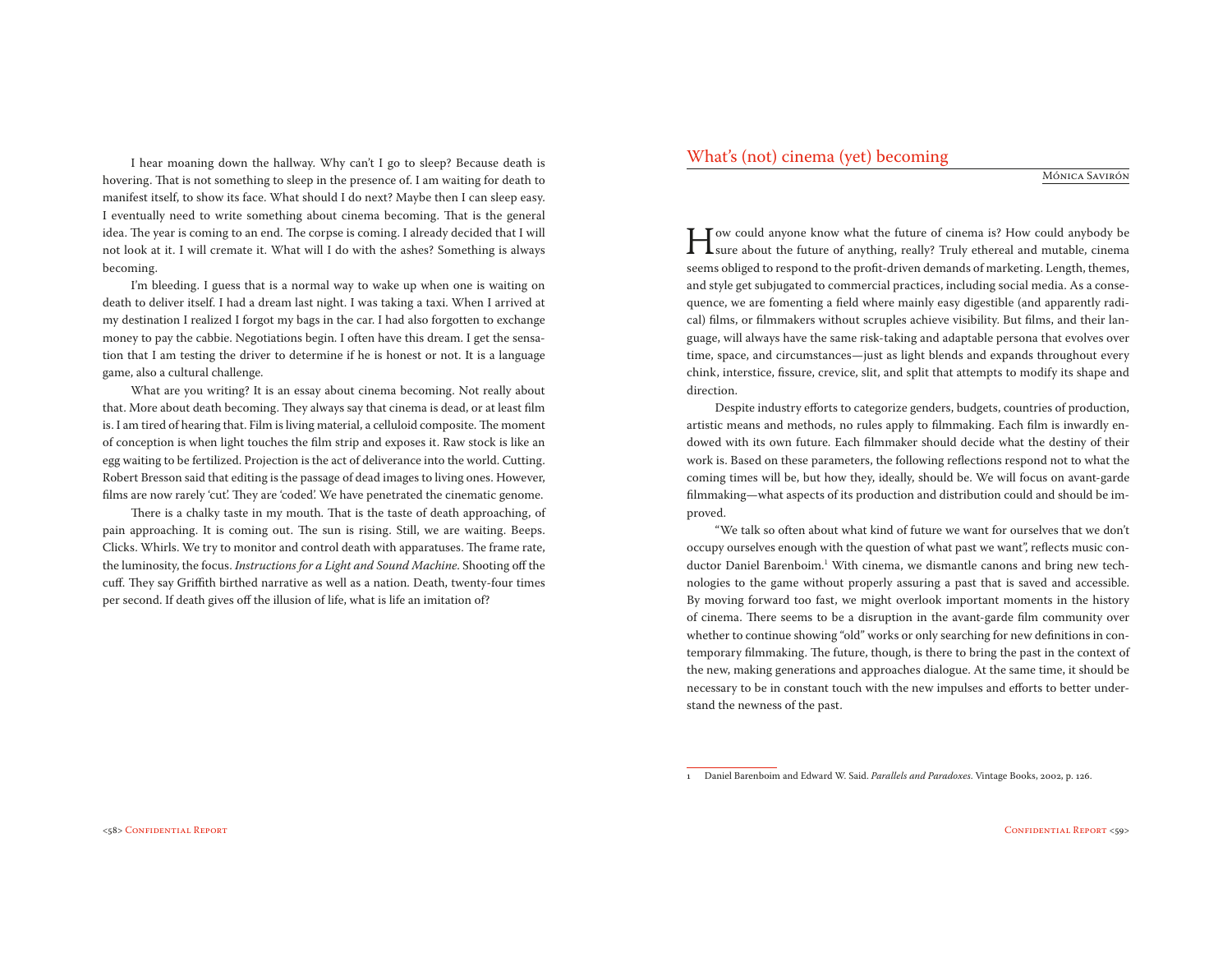Avant-garde cinema would benefit from increased conversation between curators and artists. The exhibition process should embrace an understanding about how to show the work in a way that is in tune with its intentions. For the artist, there is a silent anxiety that comes with the impossibility of knowing about the curated experience in which audiences will encounter their work. On the one hand, in many cases filmmakers have no chance to express the technical and conceptual specificities for the projection of their own film. On the other hand, there is no way for them to anticipate the dimensions and acoustics of various exhibition spaces, the demographic of the audience, or the context of the program—especially group shows that may alter or inhibit the film's meaning. The act of programming and contextualizing is a most difficult task that juggles (among other less creative variables) considerations of tempo, balance, dynamics of interpretations, dramatic junctures, and overall orchestration. Nurturing a dialogue curator-filmmaker could open up ideas for the spectator to encounter a truly unique experience, in new ways.

Therefore, the future of avant-garde cinema is intertwined with the future of curation. Due to the profound lack of distribution for avant-garde cinema, film festivals have become an almost monopolistic showcase. In most cases, they assemble programs that will suffice for the night (and for the received fundings), but very few of them care enough to actually cultivate and spread their film selections at times and places where the access to the work is nonexistent. Festivals create a formula (with overlapping shows, competitive sections, and Q&As) that is not always in synchronicity with the fragile poetics of the films they show. Artists find themselves on stage, microphone in hand, to reflect upon their work with no previous preparation or time to engage in positive exchange. We are encouraging a chain of egos, TED-talk-based showmen/women who entertain audiences for the time being. A long-term, in-depth appreciation and discussion of the work has nothing to do with systems of power and stardom. Opposite from film screenings understood as spectacle or social event, avant-garde programs need of a more meditative time. They should grant discussions guided by curators or scholars who can share previous research and interdisciplinary reflections about the work. Pushing expectations when it comes to make and present these films will break a circular pattern in which the future gets stuck in a malfunctioning past. Repeating formulas will only asphyxiate a body of work whose health is, by nature, vulnerable.

During the act of watching cinema, we more often isolate our perceptions from external disturbances so we can have the most personal and subjective revelations. In the case of avant-garde films, we seem to necessitate the opportunity to interact with other viewers, and to share and put together a puzzle of artistic impressions. Due to the inner complexity of these films, constructive dialogue can only be achieved with a humble attitude towards discovery. In this sense, it is not difficult to foresee some initiatives in which less will be more. Fewer hastily conceived programs in lieu of more carefully organized screenings that take pride in the details, allow for repeated viewings, and facilitate expanded conversation between audience, curators, and filmmakers. Projections would be designed by taking the space into account, maybe under varying or even unconventional architectural conditions that will enable alternative perceptions. There is no need to continue relegating avant-garde filmmaking exclusively to uneven walls, small and unmasked screens, and poor sound systems. Programs could combine film with musical performances (independent of images) and other arts that resonate with the film work, proposing a web of connections and experiences. The results would have less to do with pageantry, but more with attention and community.

Viewers around the world (including researchers and writers) cannot exclusively depend on curatorial and institutional politics and fashions to be able to experience an artist's film work. An increase in accessibility necessitates decentralized distribution, and archives/depositories that include cinema from all countries. Even filmmakers need to know about the rest of the world, even if we only seem to care about having our own work shown worldwide. Hopefully more and more films can be digitized to facilitate a first viewing—that could be followed by the rental of the original work for exhibition.

An ideal future would not disregard celluloid in favor of digital work or vice versa, whether for creation, preservation, or exhibition. Artists should feel that they can use all the mediums to make the work express itself as its fullest, without fearing imposed stigmas or transitory trends. Ethics, then, will also be part of this future of cinema—with a criteria of pushing boundaries in the creation, presentation and exhibition; bringing unexposed work to light (the number of cult filmmakers or lesser-known artists whose films are rarely shown is outstanding); never utilizing the programs as platforms to include the curator's own film oeuvre; and respecting the subjects of the films, in every possible way. On-line video catalogues; DVDs conceived and designed with the most artistic demeanors; dialectic and paratactical collaborations among microcinemas from distant regions; fluid communication between theatrical milieus and art galleries (which does not mean a migration of the work, but a double-way transformation where the treatment of sound might be the most challenging variable); and restoration, preservation and digitization of work made by all-